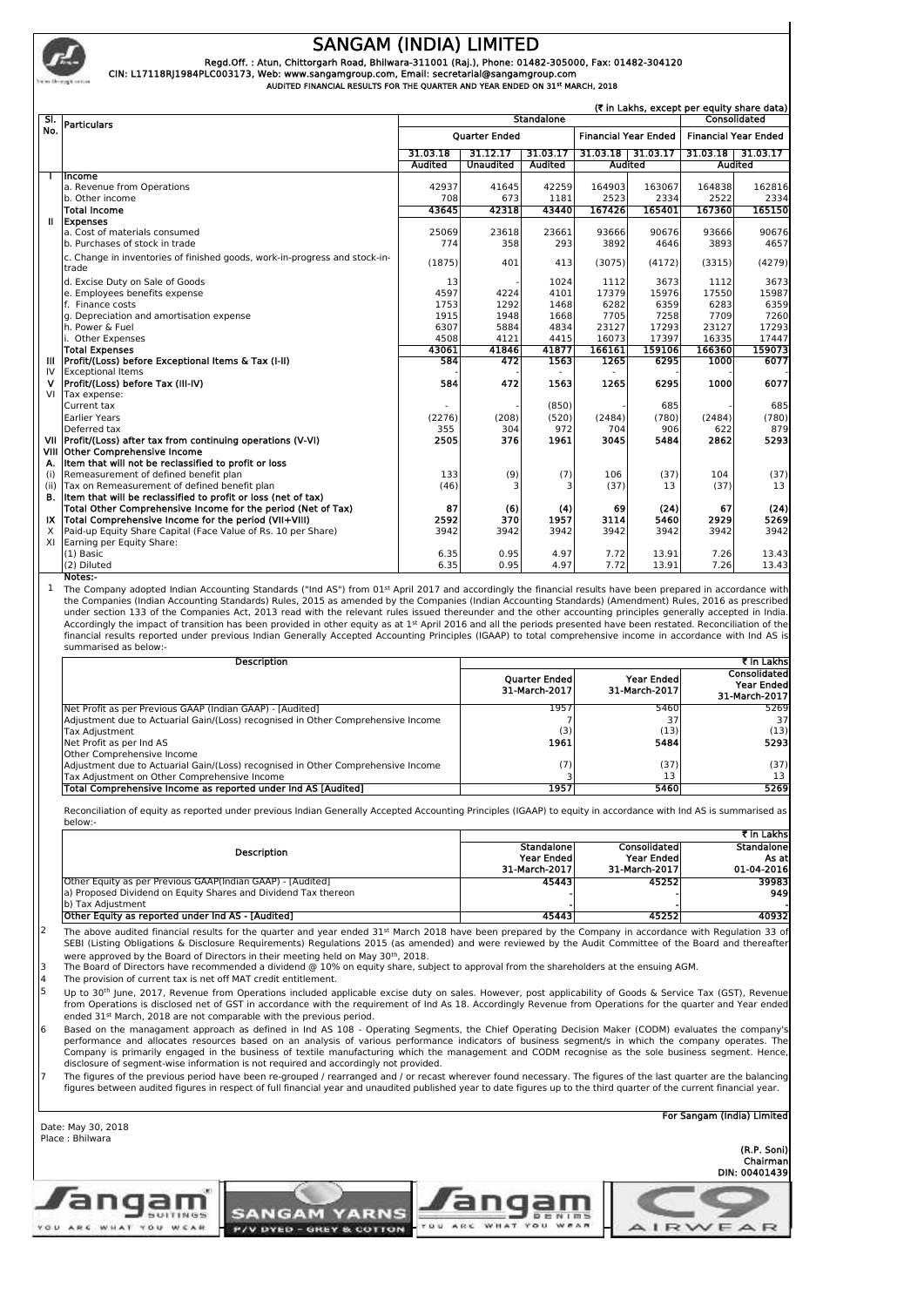|                               |                                                                                                                                                                                                                                                                                                                                                                                                                                                                                                                                                                                                                                                                                                                                                                                                                                                                                                                                                                                                                                                                                                                                                                               |                                                                                                                                                                                                                                                               |                                                                                                                                                                                                                                                                                                      | ₹ in Lakhs                                                                                                                                                                                                                                                                                                                               |  |
|-------------------------------|-------------------------------------------------------------------------------------------------------------------------------------------------------------------------------------------------------------------------------------------------------------------------------------------------------------------------------------------------------------------------------------------------------------------------------------------------------------------------------------------------------------------------------------------------------------------------------------------------------------------------------------------------------------------------------------------------------------------------------------------------------------------------------------------------------------------------------------------------------------------------------------------------------------------------------------------------------------------------------------------------------------------------------------------------------------------------------------------------------------------------------------------------------------------------------|---------------------------------------------------------------------------------------------------------------------------------------------------------------------------------------------------------------------------------------------------------------|------------------------------------------------------------------------------------------------------------------------------------------------------------------------------------------------------------------------------------------------------------------------------------------------------|------------------------------------------------------------------------------------------------------------------------------------------------------------------------------------------------------------------------------------------------------------------------------------------------------------------------------------------|--|
| Particulars                   |                                                                                                                                                                                                                                                                                                                                                                                                                                                                                                                                                                                                                                                                                                                                                                                                                                                                                                                                                                                                                                                                                                                                                                               |                                                                                                                                                                                                                                                               | <b>Consolidated as at</b>                                                                                                                                                                                                                                                                            |                                                                                                                                                                                                                                                                                                                                          |  |
|                               |                                                                                                                                                                                                                                                                                                                                                                                                                                                                                                                                                                                                                                                                                                                                                                                                                                                                                                                                                                                                                                                                                                                                                                               |                                                                                                                                                                                                                                                               |                                                                                                                                                                                                                                                                                                      | 31.03.2017                                                                                                                                                                                                                                                                                                                               |  |
|                               |                                                                                                                                                                                                                                                                                                                                                                                                                                                                                                                                                                                                                                                                                                                                                                                                                                                                                                                                                                                                                                                                                                                                                                               |                                                                                                                                                                                                                                                               |                                                                                                                                                                                                                                                                                                      |                                                                                                                                                                                                                                                                                                                                          |  |
|                               |                                                                                                                                                                                                                                                                                                                                                                                                                                                                                                                                                                                                                                                                                                                                                                                                                                                                                                                                                                                                                                                                                                                                                                               |                                                                                                                                                                                                                                                               |                                                                                                                                                                                                                                                                                                      |                                                                                                                                                                                                                                                                                                                                          |  |
|                               |                                                                                                                                                                                                                                                                                                                                                                                                                                                                                                                                                                                                                                                                                                                                                                                                                                                                                                                                                                                                                                                                                                                                                                               |                                                                                                                                                                                                                                                               |                                                                                                                                                                                                                                                                                                      |                                                                                                                                                                                                                                                                                                                                          |  |
|                               |                                                                                                                                                                                                                                                                                                                                                                                                                                                                                                                                                                                                                                                                                                                                                                                                                                                                                                                                                                                                                                                                                                                                                                               |                                                                                                                                                                                                                                                               |                                                                                                                                                                                                                                                                                                      | 65397                                                                                                                                                                                                                                                                                                                                    |  |
|                               |                                                                                                                                                                                                                                                                                                                                                                                                                                                                                                                                                                                                                                                                                                                                                                                                                                                                                                                                                                                                                                                                                                                                                                               |                                                                                                                                                                                                                                                               |                                                                                                                                                                                                                                                                                                      | 1098                                                                                                                                                                                                                                                                                                                                     |  |
|                               |                                                                                                                                                                                                                                                                                                                                                                                                                                                                                                                                                                                                                                                                                                                                                                                                                                                                                                                                                                                                                                                                                                                                                                               |                                                                                                                                                                                                                                                               |                                                                                                                                                                                                                                                                                                      | 69                                                                                                                                                                                                                                                                                                                                       |  |
|                               |                                                                                                                                                                                                                                                                                                                                                                                                                                                                                                                                                                                                                                                                                                                                                                                                                                                                                                                                                                                                                                                                                                                                                                               |                                                                                                                                                                                                                                                               |                                                                                                                                                                                                                                                                                                      |                                                                                                                                                                                                                                                                                                                                          |  |
|                               |                                                                                                                                                                                                                                                                                                                                                                                                                                                                                                                                                                                                                                                                                                                                                                                                                                                                                                                                                                                                                                                                                                                                                                               |                                                                                                                                                                                                                                                               |                                                                                                                                                                                                                                                                                                      |                                                                                                                                                                                                                                                                                                                                          |  |
|                               |                                                                                                                                                                                                                                                                                                                                                                                                                                                                                                                                                                                                                                                                                                                                                                                                                                                                                                                                                                                                                                                                                                                                                                               |                                                                                                                                                                                                                                                               |                                                                                                                                                                                                                                                                                                      | 585                                                                                                                                                                                                                                                                                                                                      |  |
|                               |                                                                                                                                                                                                                                                                                                                                                                                                                                                                                                                                                                                                                                                                                                                                                                                                                                                                                                                                                                                                                                                                                                                                                                               |                                                                                                                                                                                                                                                               |                                                                                                                                                                                                                                                                                                      | 598                                                                                                                                                                                                                                                                                                                                      |  |
|                               |                                                                                                                                                                                                                                                                                                                                                                                                                                                                                                                                                                                                                                                                                                                                                                                                                                                                                                                                                                                                                                                                                                                                                                               |                                                                                                                                                                                                                                                               |                                                                                                                                                                                                                                                                                                      | 1213                                                                                                                                                                                                                                                                                                                                     |  |
|                               |                                                                                                                                                                                                                                                                                                                                                                                                                                                                                                                                                                                                                                                                                                                                                                                                                                                                                                                                                                                                                                                                                                                                                                               |                                                                                                                                                                                                                                                               |                                                                                                                                                                                                                                                                                                      | 68960                                                                                                                                                                                                                                                                                                                                    |  |
|                               |                                                                                                                                                                                                                                                                                                                                                                                                                                                                                                                                                                                                                                                                                                                                                                                                                                                                                                                                                                                                                                                                                                                                                                               |                                                                                                                                                                                                                                                               |                                                                                                                                                                                                                                                                                                      |                                                                                                                                                                                                                                                                                                                                          |  |
|                               |                                                                                                                                                                                                                                                                                                                                                                                                                                                                                                                                                                                                                                                                                                                                                                                                                                                                                                                                                                                                                                                                                                                                                                               |                                                                                                                                                                                                                                                               |                                                                                                                                                                                                                                                                                                      |                                                                                                                                                                                                                                                                                                                                          |  |
|                               |                                                                                                                                                                                                                                                                                                                                                                                                                                                                                                                                                                                                                                                                                                                                                                                                                                                                                                                                                                                                                                                                                                                                                                               |                                                                                                                                                                                                                                                               |                                                                                                                                                                                                                                                                                                      | 36077                                                                                                                                                                                                                                                                                                                                    |  |
|                               |                                                                                                                                                                                                                                                                                                                                                                                                                                                                                                                                                                                                                                                                                                                                                                                                                                                                                                                                                                                                                                                                                                                                                                               |                                                                                                                                                                                                                                                               |                                                                                                                                                                                                                                                                                                      |                                                                                                                                                                                                                                                                                                                                          |  |
|                               |                                                                                                                                                                                                                                                                                                                                                                                                                                                                                                                                                                                                                                                                                                                                                                                                                                                                                                                                                                                                                                                                                                                                                                               |                                                                                                                                                                                                                                                               |                                                                                                                                                                                                                                                                                                      | 25498                                                                                                                                                                                                                                                                                                                                    |  |
|                               |                                                                                                                                                                                                                                                                                                                                                                                                                                                                                                                                                                                                                                                                                                                                                                                                                                                                                                                                                                                                                                                                                                                                                                               |                                                                                                                                                                                                                                                               |                                                                                                                                                                                                                                                                                                      | 535                                                                                                                                                                                                                                                                                                                                      |  |
|                               |                                                                                                                                                                                                                                                                                                                                                                                                                                                                                                                                                                                                                                                                                                                                                                                                                                                                                                                                                                                                                                                                                                                                                                               |                                                                                                                                                                                                                                                               |                                                                                                                                                                                                                                                                                                      | 34                                                                                                                                                                                                                                                                                                                                       |  |
|                               |                                                                                                                                                                                                                                                                                                                                                                                                                                                                                                                                                                                                                                                                                                                                                                                                                                                                                                                                                                                                                                                                                                                                                                               |                                                                                                                                                                                                                                                               |                                                                                                                                                                                                                                                                                                      | 4698                                                                                                                                                                                                                                                                                                                                     |  |
|                               |                                                                                                                                                                                                                                                                                                                                                                                                                                                                                                                                                                                                                                                                                                                                                                                                                                                                                                                                                                                                                                                                                                                                                                               |                                                                                                                                                                                                                                                               |                                                                                                                                                                                                                                                                                                      | 588                                                                                                                                                                                                                                                                                                                                      |  |
|                               |                                                                                                                                                                                                                                                                                                                                                                                                                                                                                                                                                                                                                                                                                                                                                                                                                                                                                                                                                                                                                                                                                                                                                                               |                                                                                                                                                                                                                                                               |                                                                                                                                                                                                                                                                                                      | 6450                                                                                                                                                                                                                                                                                                                                     |  |
|                               |                                                                                                                                                                                                                                                                                                                                                                                                                                                                                                                                                                                                                                                                                                                                                                                                                                                                                                                                                                                                                                                                                                                                                                               |                                                                                                                                                                                                                                                               |                                                                                                                                                                                                                                                                                                      | 73880                                                                                                                                                                                                                                                                                                                                    |  |
|                               |                                                                                                                                                                                                                                                                                                                                                                                                                                                                                                                                                                                                                                                                                                                                                                                                                                                                                                                                                                                                                                                                                                                                                                               |                                                                                                                                                                                                                                                               |                                                                                                                                                                                                                                                                                                      | 142840                                                                                                                                                                                                                                                                                                                                   |  |
|                               |                                                                                                                                                                                                                                                                                                                                                                                                                                                                                                                                                                                                                                                                                                                                                                                                                                                                                                                                                                                                                                                                                                                                                                               |                                                                                                                                                                                                                                                               |                                                                                                                                                                                                                                                                                                      |                                                                                                                                                                                                                                                                                                                                          |  |
|                               |                                                                                                                                                                                                                                                                                                                                                                                                                                                                                                                                                                                                                                                                                                                                                                                                                                                                                                                                                                                                                                                                                                                                                                               |                                                                                                                                                                                                                                                               |                                                                                                                                                                                                                                                                                                      |                                                                                                                                                                                                                                                                                                                                          |  |
|                               |                                                                                                                                                                                                                                                                                                                                                                                                                                                                                                                                                                                                                                                                                                                                                                                                                                                                                                                                                                                                                                                                                                                                                                               |                                                                                                                                                                                                                                                               |                                                                                                                                                                                                                                                                                                      | 3942                                                                                                                                                                                                                                                                                                                                     |  |
|                               |                                                                                                                                                                                                                                                                                                                                                                                                                                                                                                                                                                                                                                                                                                                                                                                                                                                                                                                                                                                                                                                                                                                                                                               |                                                                                                                                                                                                                                                               |                                                                                                                                                                                                                                                                                                      |                                                                                                                                                                                                                                                                                                                                          |  |
|                               |                                                                                                                                                                                                                                                                                                                                                                                                                                                                                                                                                                                                                                                                                                                                                                                                                                                                                                                                                                                                                                                                                                                                                                               |                                                                                                                                                                                                                                                               |                                                                                                                                                                                                                                                                                                      | 45252<br>49194                                                                                                                                                                                                                                                                                                                           |  |
|                               |                                                                                                                                                                                                                                                                                                                                                                                                                                                                                                                                                                                                                                                                                                                                                                                                                                                                                                                                                                                                                                                                                                                                                                               |                                                                                                                                                                                                                                                               |                                                                                                                                                                                                                                                                                                      |                                                                                                                                                                                                                                                                                                                                          |  |
|                               |                                                                                                                                                                                                                                                                                                                                                                                                                                                                                                                                                                                                                                                                                                                                                                                                                                                                                                                                                                                                                                                                                                                                                                               |                                                                                                                                                                                                                                                               |                                                                                                                                                                                                                                                                                                      |                                                                                                                                                                                                                                                                                                                                          |  |
|                               |                                                                                                                                                                                                                                                                                                                                                                                                                                                                                                                                                                                                                                                                                                                                                                                                                                                                                                                                                                                                                                                                                                                                                                               |                                                                                                                                                                                                                                                               |                                                                                                                                                                                                                                                                                                      |                                                                                                                                                                                                                                                                                                                                          |  |
|                               |                                                                                                                                                                                                                                                                                                                                                                                                                                                                                                                                                                                                                                                                                                                                                                                                                                                                                                                                                                                                                                                                                                                                                                               |                                                                                                                                                                                                                                                               |                                                                                                                                                                                                                                                                                                      |                                                                                                                                                                                                                                                                                                                                          |  |
|                               |                                                                                                                                                                                                                                                                                                                                                                                                                                                                                                                                                                                                                                                                                                                                                                                                                                                                                                                                                                                                                                                                                                                                                                               |                                                                                                                                                                                                                                                               |                                                                                                                                                                                                                                                                                                      | 32711                                                                                                                                                                                                                                                                                                                                    |  |
|                               |                                                                                                                                                                                                                                                                                                                                                                                                                                                                                                                                                                                                                                                                                                                                                                                                                                                                                                                                                                                                                                                                                                                                                                               |                                                                                                                                                                                                                                                               |                                                                                                                                                                                                                                                                                                      | 4411                                                                                                                                                                                                                                                                                                                                     |  |
|                               |                                                                                                                                                                                                                                                                                                                                                                                                                                                                                                                                                                                                                                                                                                                                                                                                                                                                                                                                                                                                                                                                                                                                                                               |                                                                                                                                                                                                                                                               |                                                                                                                                                                                                                                                                                                      | 37122                                                                                                                                                                                                                                                                                                                                    |  |
|                               |                                                                                                                                                                                                                                                                                                                                                                                                                                                                                                                                                                                                                                                                                                                                                                                                                                                                                                                                                                                                                                                                                                                                                                               |                                                                                                                                                                                                                                                               |                                                                                                                                                                                                                                                                                                      |                                                                                                                                                                                                                                                                                                                                          |  |
| <b>Current Liabilities</b>    |                                                                                                                                                                                                                                                                                                                                                                                                                                                                                                                                                                                                                                                                                                                                                                                                                                                                                                                                                                                                                                                                                                                                                                               |                                                                                                                                                                                                                                                               |                                                                                                                                                                                                                                                                                                      |                                                                                                                                                                                                                                                                                                                                          |  |
|                               |                                                                                                                                                                                                                                                                                                                                                                                                                                                                                                                                                                                                                                                                                                                                                                                                                                                                                                                                                                                                                                                                                                                                                                               |                                                                                                                                                                                                                                                               |                                                                                                                                                                                                                                                                                                      |                                                                                                                                                                                                                                                                                                                                          |  |
|                               |                                                                                                                                                                                                                                                                                                                                                                                                                                                                                                                                                                                                                                                                                                                                                                                                                                                                                                                                                                                                                                                                                                                                                                               |                                                                                                                                                                                                                                                               |                                                                                                                                                                                                                                                                                                      | 31991                                                                                                                                                                                                                                                                                                                                    |  |
|                               |                                                                                                                                                                                                                                                                                                                                                                                                                                                                                                                                                                                                                                                                                                                                                                                                                                                                                                                                                                                                                                                                                                                                                                               |                                                                                                                                                                                                                                                               |                                                                                                                                                                                                                                                                                                      | 10223                                                                                                                                                                                                                                                                                                                                    |  |
|                               |                                                                                                                                                                                                                                                                                                                                                                                                                                                                                                                                                                                                                                                                                                                                                                                                                                                                                                                                                                                                                                                                                                                                                                               |                                                                                                                                                                                                                                                               |                                                                                                                                                                                                                                                                                                      | 12720                                                                                                                                                                                                                                                                                                                                    |  |
| (b) Other Current Liabilities |                                                                                                                                                                                                                                                                                                                                                                                                                                                                                                                                                                                                                                                                                                                                                                                                                                                                                                                                                                                                                                                                                                                                                                               |                                                                                                                                                                                                                                                               |                                                                                                                                                                                                                                                                                                      | 872                                                                                                                                                                                                                                                                                                                                      |  |
|                               |                                                                                                                                                                                                                                                                                                                                                                                                                                                                                                                                                                                                                                                                                                                                                                                                                                                                                                                                                                                                                                                                                                                                                                               |                                                                                                                                                                                                                                                               |                                                                                                                                                                                                                                                                                                      | 718                                                                                                                                                                                                                                                                                                                                      |  |
|                               |                                                                                                                                                                                                                                                                                                                                                                                                                                                                                                                                                                                                                                                                                                                                                                                                                                                                                                                                                                                                                                                                                                                                                                               |                                                                                                                                                                                                                                                               |                                                                                                                                                                                                                                                                                                      | 56524                                                                                                                                                                                                                                                                                                                                    |  |
|                               |                                                                                                                                                                                                                                                                                                                                                                                                                                                                                                                                                                                                                                                                                                                                                                                                                                                                                                                                                                                                                                                                                                                                                                               |                                                                                                                                                                                                                                                               |                                                                                                                                                                                                                                                                                                      | 142840                                                                                                                                                                                                                                                                                                                                   |  |
|                               | <b>ASSETS</b><br><b>Non-Current Assets</b><br>(a) Property, Plant and Equipment<br>(b) Capital Work-in-Progress<br>(c) Other Intangible Assets<br>(d) Investment in Subsidiary<br>(e) Financial Assets<br>(i) Investments<br>(ii) Other Financial Assets<br>(f) Other Non-Current Assets<br><b>Total Non-Current Assets</b><br><b>Current Assets</b><br>(a) Inventories<br>(b) Financial Assets<br>(i) Trade Receivables<br>(ii) Cash and Cash Equivalents<br>(iii) Bank Balance (other than (ii) above)<br>(iv) Other Financial Assets<br>(c) Current Tax Assets (Net)<br>(d) Other Current Assets<br><b>Total Current Assets</b><br><b>Total Assets</b><br><b>Equity and Liabilities</b><br><b>Equity</b><br>(a) Equity Share Capital<br>(b) Other Equity<br><b>Total Equity</b><br><b>Liabilities</b><br><b>Non-Current Liabilities</b><br>(a) Financial Liabilities<br>(i) Borrowing<br>(b) Deferred Tax Liabilities (Net)<br><b>Total Non-Current Liabilities</b><br>(a) Financial Liabilities<br>(i) Borrowing<br>(ii) Trade Payables<br>(iii) Other Financial Liabilities<br>(c) Provisions<br><b>Total Current Liabilities</b><br><b>Total Equity and Liabilities</b> | 31.03.2018<br>69843<br>941<br>93<br>5<br>585<br>648<br>767<br>72882<br>35658<br>32611<br>62<br>104<br>5832<br>3035<br>8164<br>85466<br>158348<br>3942<br>47608<br>51550<br>34430<br>4396<br>38826<br>37230<br>15031<br>13861<br>857<br>993<br>67972<br>158348 | Standalone as at<br>31.03.2017<br><b>Audited</b><br>65376<br>1098<br>64<br>5<br>585<br>593<br>1213<br>68934<br>35970<br>25814<br>513<br>34<br>4698<br>588<br>6485<br>74102<br>143036<br>3942<br>45443<br>49385<br>32711<br>4438<br>37149<br>31991<br>10216<br>12706<br>872<br>717<br>56502<br>143036 | Statement of Assets and Liabilities as at 31st March 2018<br>31.03.2018<br><b>Audited</b><br>69863<br>941<br>99<br>585<br>666<br>767<br>72921<br>36004<br>31790<br>64<br>104<br>5833<br>3035<br>8224<br>85054<br>157975<br>3942<br>47233<br>51175<br>34430<br>4287<br>38717<br>37230<br>15094<br>13894<br>862<br>1003<br>68083<br>157975 |  |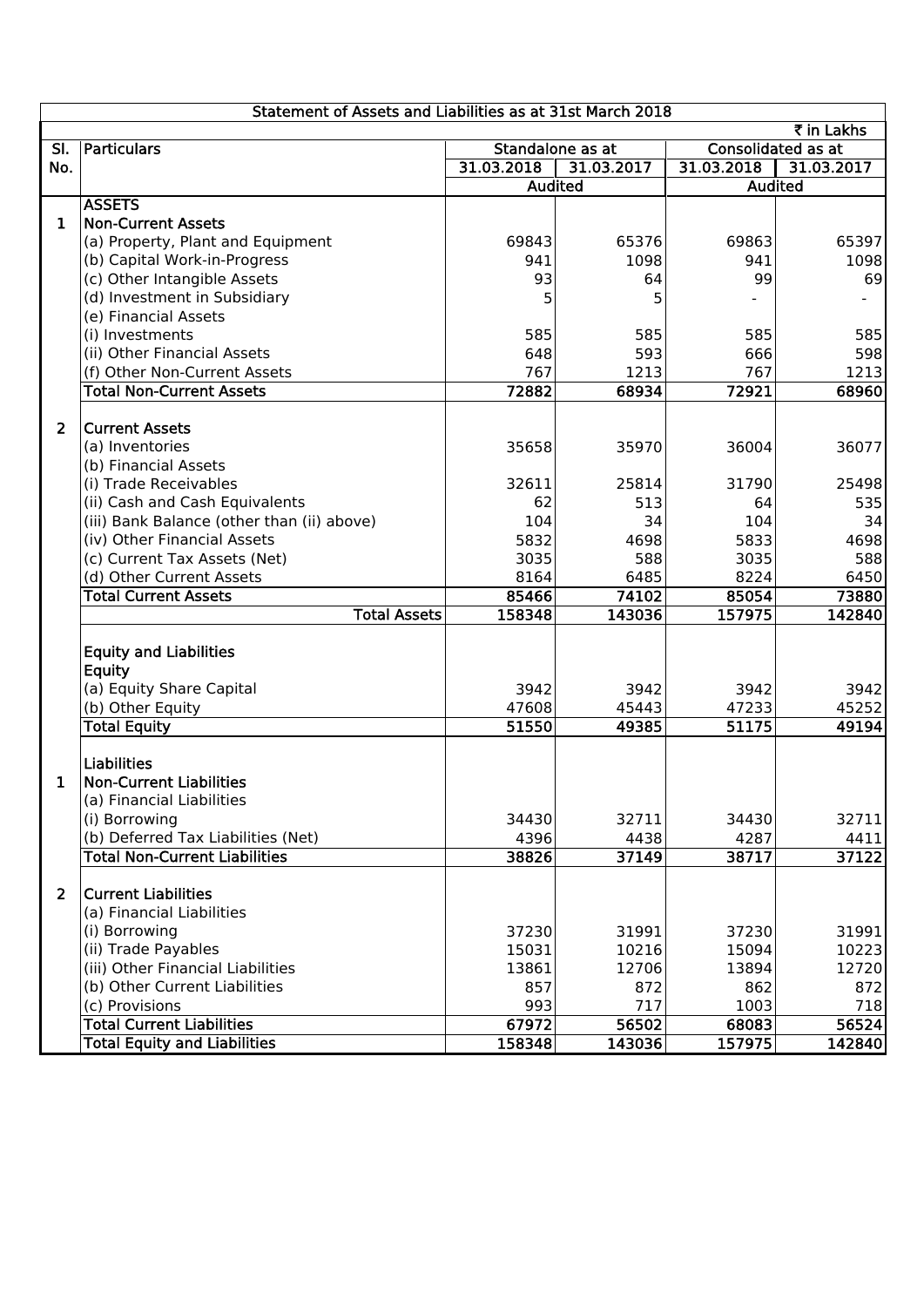Independent Auditor's Report on Quarterly and Year to date Standalone Ind AS Financial Results of the Company pursuant to the Regulation 33 of the SEBI (Listing Obligations and Disclosure Requirements) Regulations, 2015

To, Board of Directors of Sangam (India) Limited

- 1. We have audited the accompanying statement of standalone financial results of Sangam (India) . Limited ("the Company") for the quarter and year ended March 31, 2018 ("the Statement"), attached herewith, being submitted by the Company pursuant to the requirement of Requlation 33 of the SEBI (Listing Obligations and Disclosure Requirements) Regulations, 2015, read with Circular No. CIR/CFD/FAC/62/2016 dated July 5, 2016 ("the circular"). The standalone financial results for the quarter and year ended March 31, 2018 and corresponding quarter ended in the previous year as reported in these annual standalone financial results are the balancing figures between audited figures in respect of full financial year and the published year to date figures up to the end of the third quarter of the relevant financial year.
- 2. These annual standalone financial results have been prepared on the basis of the annual standalone IND AS financial statements and reviewed quarterly standalone financial results up to the end of third quarter which are the responsibility of Company's Management. Our responsibility is to express an opinion on these standalone financial results based on our audit of the standalone annual IND AS financials statements which have been prepared in accordance with the recognition and measurement principles laid down in Companies (Indian Accounting standard) Rules 2015 as per Section 133 of Companies Act, 2013 and other accounting principles generally accepted in India and in compliance with Regulation 33 of the Listing Regulation.
- 3. · We conducted our audit in accordance with the auditing standards generally accepted in India. Those Standards requires that we plan and perform the audit to obtain reasonable assurance about whether the financial results are free of material misstatements. An audit includes examining on a test basis, evidence supporting the amounts disclosed in financial results. An audit also includes assessing the accounting principles used and significant estimates made by the management. We believe that our audit provides a reasonable basis for our opinion.
- 4. In our opinion and to the best of our information and according to the explanations given to us, these quarterly financial results as well as year to date results:
	- I. are presented in accordance with the requirements of Regulation 33 of the SEBI (Listing Obligations and Disclosure Requirements) Regulations, 2015, read with SEBI Circular No. CIR/CFD/FAC/62/2016 dated July 5, 2016, in this regard; and
	- ii. give a true and fair view in conformity with the IND AS and other accounting principles generally accepted in India of the profit including other comprehensive income and other financial Information of the Company for the Quarter and year ended March 31, 2018,
- 5. The comparative financial information of the Company for the quarter and year ended March 31,  $+2017$ , included in these standalone financial results, have been audited by predecessor auditor. The report of the predecessor auditor on the comparative financial information dated May 30, 2017 The comparative financial information of the Company for the quarter and year ended March 31,<br>2017, included in these standalone financial results, have been audited by predecessor auditor. The<br>report of the predecessor au

For Rajendra & Co. Chartered Accountants Firm Registration No 108355W

Arshall

Akshay R. Shah Partner Membership No.103316 Camp: Bhllwara Date: May 30, 2018



For O. p, Dad & Co. Chartered Accountants Firm Registration No 002330C<br>  $\bigcirc$  2,  $\bigcirc$  1  $\bigcirc$   $\bigcirc$   $\bigcirc$ <br>  $\bigcirc$  P. Dad<br>
Partner  $\sqrt{12}$   $\sqrt{100}$   $\sqrt{1}$ 

d. P. Dad Partner Membership No. 035323 Camp: Bhllwara Date: May 30, 2018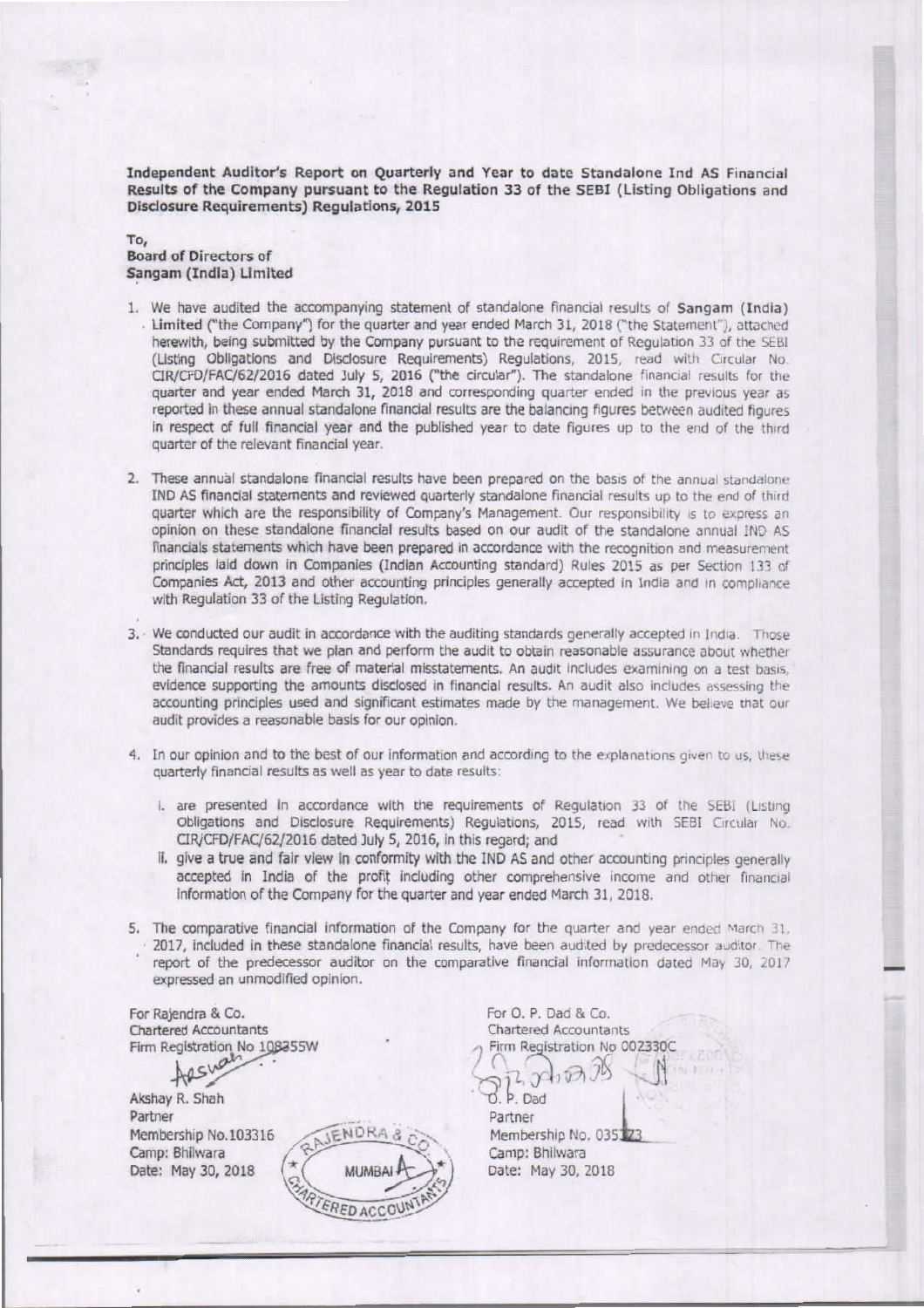Independent Auditor's Report on Quarterly and Year to date Consolidated Ind AS Financial Results of the Company Pursuant to the Regulation 33 of the SEBI (Listing Obligations and Disclosure Requirements) Regulations, 2015

To The Board of Directors of Sangam (India) limited

- 1. We have audited the accompanying Statement of Annual Consolidated IND AS Financial Results of Sangam (India) Limited ("the Holding Company") and subsidiary for the year ended March 31, 2018 ("the Statement") being submitted by the Holding Company pursuant to the requirement of Regulation 33 of the SEBI (Listing Obligations and Disclosure Requirements) Regulations, 2015, read with Circular No. CIR/CFD/FAC/62/2016 dated July 5, 2016 ("the drcular").
- 2. These annual consolidated financial results have been prepared from the annual consolidated Ind AS financial statements which are the responsibility of the Company's management. Our responsibility is to express an opinion on these consolidated financial result based on our audit of such annual consolidated Ind AS financial statements which have been prepared in accordance with the recognition and measurement principles laid down in the Companies (Indian Accounting Standards) Rules 2015 as per Section 133 of Companies Act, 2013 and other accounting principles generally accepted in India and in compliance with Regulation 33 of the Listing Regulation.
- 3. We conducted our audit in accordance with the auditing standards generally accepted in India. Those standards require that we plan and perform the audit to obtain reasonable assurance about whether the financial results are free of material misstatement. An audit includes examining on test basis, evidence supporting the amounts disclosed in financial results. An audit also includes assessing the accounting principles used and significant estimates made by the management. We believe that our audit provides a reasonable basis for our opinion.
- 4. The Statement includes Group's share of net loss (including other comprehensive income) of Rs. 185.60 Lakhs for the year ended March 31, 2018, as considered in the Statement. In respect of  $\alpha$ Subsidiary, whose Ind AS financial statements have been audited by one of the joint auditor. These Ind AS financial statements have been audited by one of the joint auditor whose reports have been furnished to us by the Management and our opinion on the Statement, in so far as it relates to the amounts and disclosures included in respect of these subsidiary, is based solely on the report of the joint auditor. Our Opinion is not modified in respect of this matter.
- 5.' In our opinion and to the best of our information and according to the explanations given to us, and on consideration of the reports of the other auditors on separate financials statements, these Annual Consolidated Financials

-

I) includes the annual financial results of the following entity:

| Sr. no. | Name of entity                    | Relationship           |
|---------|-----------------------------------|------------------------|
|         | Sangam (India)- Limited           | <b>Holding Company</b> |
|         | Sangam Lifestyle Ventures Limited | Subsidiary Company     |